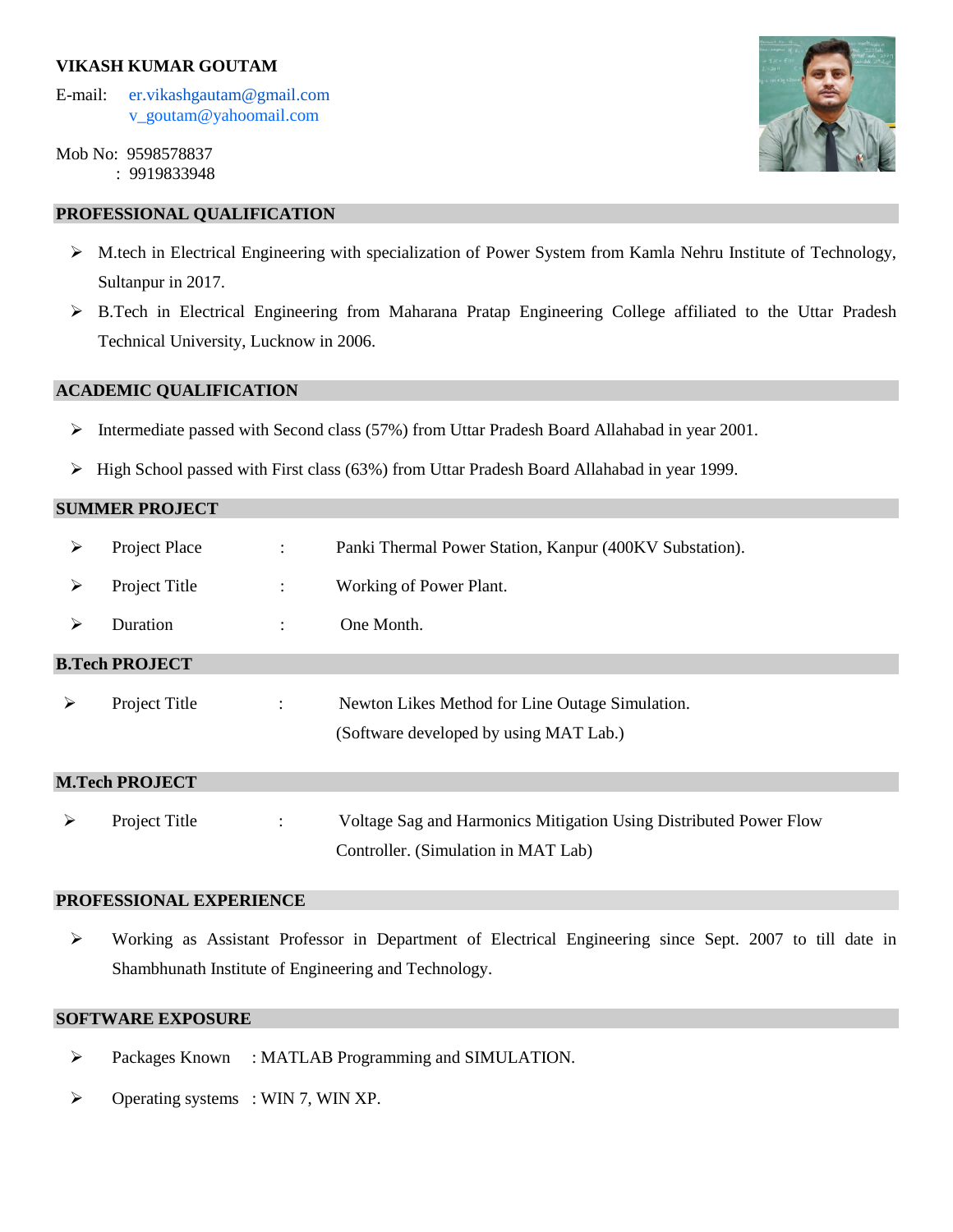#### **SEMINAR/WORKSHOP**

- Attended a National seminar on "Utilization & Reliability of Electric Power" at Shambhunath Institute of Engineering & Technology, Allahabad in 16 Jan 2010.
- $\triangleright$  Attended a seminar on "Akshay Urja" in association with Indian Society for Technical Education Chapter and presented a paper on "Ocean Thermal Energy Conversion" at Shambhunath Institute of Engineering & Technology, Allahabad in 18 March 2012.
- Attended Institutional Training Programme on "Oil Conservation" organized by Petroleum Conservation Research Association(Ministry of Petroleum & Natural Gas) at Shambhunath Institute of Engineering & Technology, Allahabad in 2 Feb 2017.
- Attended three days Skill Development Program on "Power Technology" organized by National Power Training Institute (Ministry of Power, Govt. of India) at Shambhunath Institute of Engineering & Technology, Allahabad from 18.09.2017 to 20.09.2017.
- $\triangleright$  Attended One Week Faculty Development Programme on "Research Methodology, Teaching Techniques & Current Technological Trends" organized by Dr. APJ Abdul Kalam Technical University, Computer Society of India Division-I, Computer Society of India Allahabad Chapter at Shambhunath Institute of Engineering & Technology, Allahabad from 05.06.2017 to 10.06.2017.
- Attended a workshop on " Power Theft and Energy Management" at United College of Engineering and Research, Allahabad from 01.05.2018 to 05.05.2018.
- Attended One Week Faculty Development Programme on " VLSI for Signal Processing and Communication" organized by Department of Electronics and Communication Engineering at Shambhunath Institute of Engineering & Technology, Allahabad from 16.07.2018 to 20.07.2018.
- $\triangleright$  Successfully Completed "Swachh Bharat Summer Internship" organized by Shambhunath Institute of Engineering & Technology, Allahabad during session 2018-19.
- Attended Eight day Faculty Development Program on "Universal Human Values and Professional Ethics" organized by TEQIP-III and conducted by Value Education Cell, AKTU Lucknow at Shambhunath Institute of Engineering and Technology, Allahabad from 05.01.2019 to 12.01.2019.
- Coordinated One Week Faculty Development Programme on "Smart Energy Delivery Systems" organized by Department of Electrical Engineering at Shambhunath Institute of Engineering and Technology, Allahabad from 29.04.2019 to 03.05.2019.
- Attended One Week Faculty Development Progamme on "Entrepreneurship Development" organized by Department of Computer Science & Engineering under TEQIP-III Scheme at Shambhunath Institute of Engineering and Technology, Allahabad from 01.07.2019 to 05.07.2019.
- Attended Eight day Faculty Development Program (Refresher Workshop) on "Universal Human Values and Professional Ethics" organized by TEQIP-III and conducted by Value Education Cell, AKTU Lucknow at Shambhunath Institute of Engineering and Technology, Allahabad from 08.07.2019 to 15.07.2019.
- Attended Institutional Training Programme on "Oil Conservation" organized by Petroleum Conservation Research Association at Shambhunath Institute of Engineering and Technology, Allahabad on 19.02.2020.